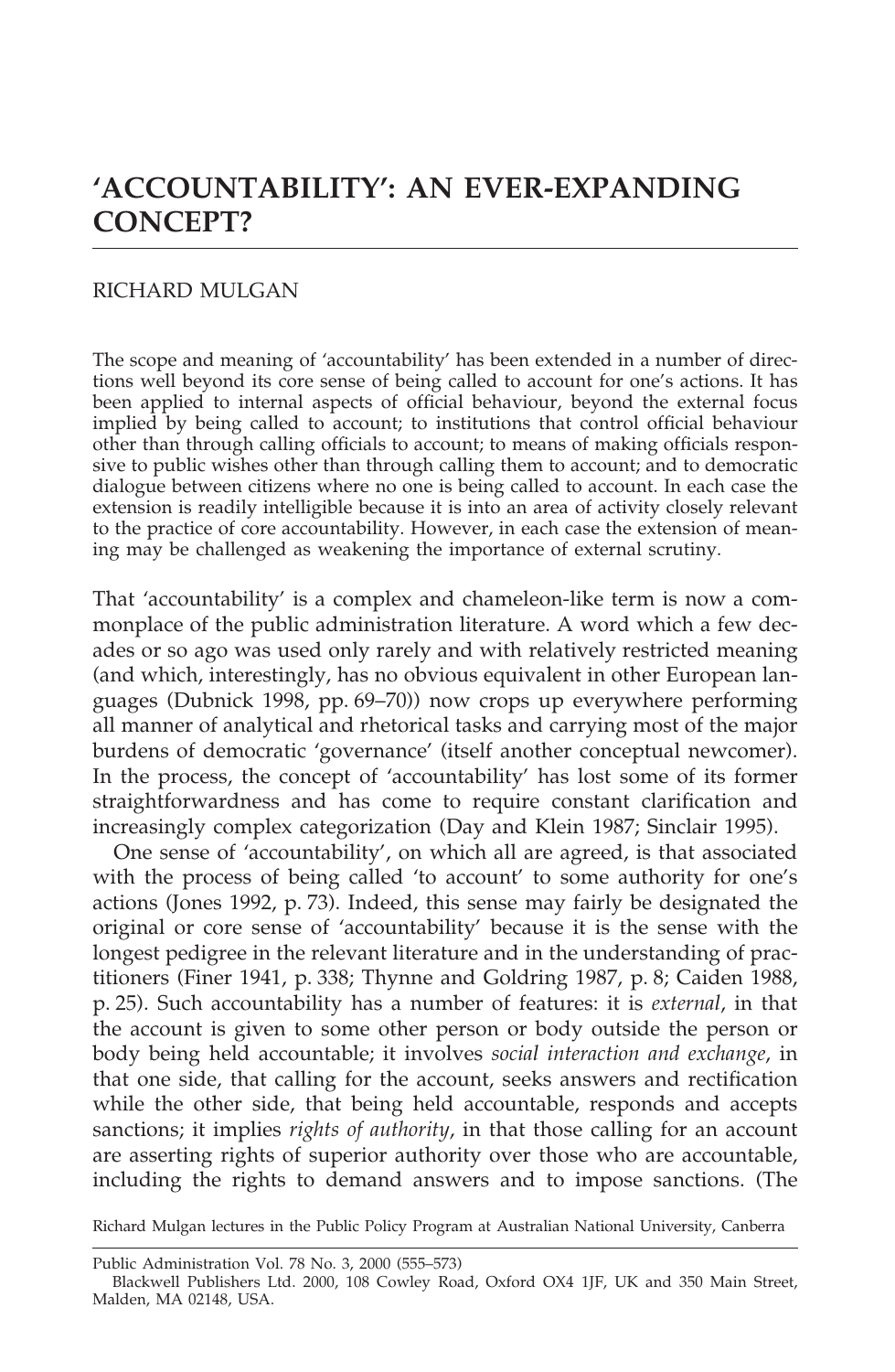inclusion of sanctions in the core of accountability is contestable on the grounds that it may appear to go beyond the notion of 'giving an account'. On the other hand, '*calling* to account', as commonly understood, appears incomplete without a process of rectification.)

In the context of a democratic state, the key accountability relationships in this core sense are those between the citizens and the holders of public office and, within the ranks of office holders, between elected politicians and bureaucrats. Core accountability has thus commonly covered issues such as how voters can make elected representatives answer for their policies and accept electoral retribution, how legislators can scrutinize the actions of public servants and make them answerable for their mistakes, and how members of the public can seek redress from government agencies and officials. It leads to questions about different channels of accountability and their relative merits, about the balance between accountability and efficiency, and about distinctions between political and managerial accountability.

But more recently, in academic usage at least, 'accountability' has increasingly been extended beyond these central concerns and into areas where the various features of core 'accountability' no longer apply. For instance, 'accountability' now commonly refers to the sense of individual responsibility and concern for the public interest expected from public servants ('professional' and 'personal' accountability), an 'internal' sense which goes beyond the core external focus of the term. Secondly, 'accountability' is also said to be a feature of the various institutional checks and balances by which democracies seek to control the actions of the governments (accountability as 'control') even when there is no interaction or exchange between governments and the institutions that control them. Thirdly, 'accountability' is linked with the extent to which governments pursue the wishes or needs of their citizens (accountability as 'responsiveness') regardless of whether they are induced to do so through processes of authoritative exchange and control. Fourthly, 'accountability' is applied to the public discussion between citizens on which democracies depend (accountability as 'dialogue'), even when there is no suggestion of any authority or subordination between the parties involved in the accountability relationship.

Linguistic development is not necessarily unhealthy and unbending resistance to new meanings is generally futile. The main purpose of this article is to analyse the relentless ramification of 'accountability', rather than to deplore it. Each of the extensions in meaning will be discussed in turn, with an indication of how it has grown out of the core meaning and can still be distinguished from that meaning. However, no analysis of accountability can pretend to be wholly without ulterior purpose. While many of the new analyses of accountability have added significantly to the understanding of public institutions (Day and Klein 1987; Romzek and Dubnick 1987), others, it will be suggested, by extending the concept of 'accountability' beyond its accustomed contexts, may involve a degree of unnecess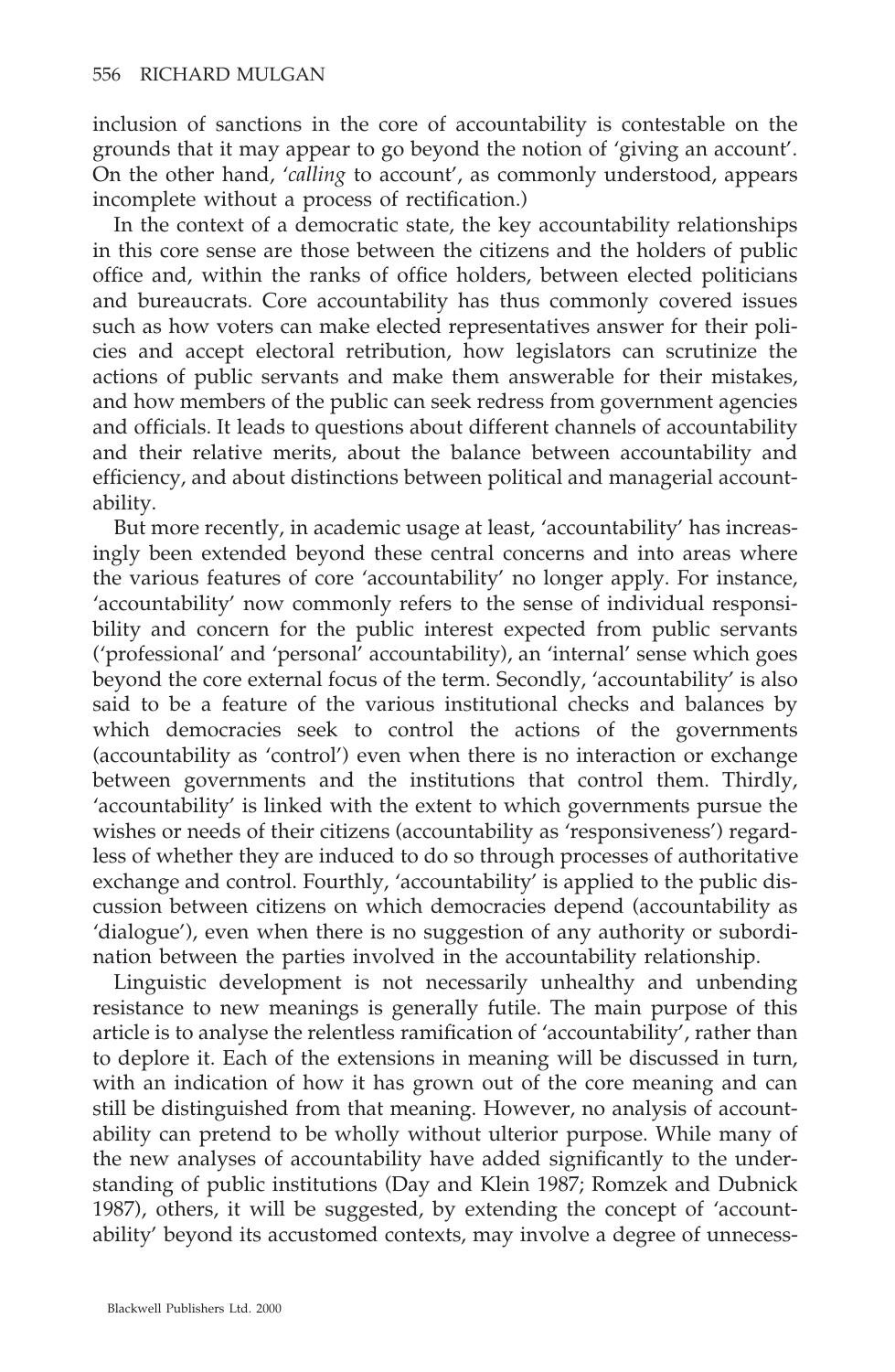ary academic complication. They may also imply a questionable shift of focus away from the central importance of external scrutiny. The original core of accountability, signifying external scrutiny, justification, sanctions and control, is sufficiently distinct and important to warrant separate identification.

# **'ACCOUNTABILITY' AND 'RESPONSIBILITY'**

One indication of how far the concept of 'accountability' has come to dominate its academic territory is provided by the changing terms used to discuss two seminal debates in public administration. In the United States, academic analysis of the relationships between bureaucrats and the public is grounded in the classic exchanges between Carl Friedrich and Herman Finer over how far public servants should rely on their professionalism and sense of personal morality and how far they should simply be following instructions from their political masters (Friedrich 1940; Finer 1941). This debate was originally couched in terms of different senses of 'responsibility', with Friedrich emphasizing the inward responsibility of public servants to their professional standards and values and Finer reasserting the primacy of responsibility to external political direction. Finer, the advocate of external control, used 'accountability' to define his preferred sense of 'responsibility': 'First, responsibility may mean that X is accountable for Y to Z. Second, responsibility may mean an inward sense of moral obligation' (Finer 1941, p. 338). But, significantly, the argument is expressed as a preference for a particular type of 'responsibility' rather than a type of 'accountability'. Half a century later, however, this same debate is now naturally described as an argument over the relative merits of different types of 'accountability', external or internal (Harmon and Mayer 1986, pp. 47–49; Romzek and Dubnick 1987, p. 229, Dubnick 1998, p. 73; March and Olsen 1995, pp. 165–7; Peters 1995, p. 318). Thus, 'accountability' has been extended beyond its core meaning of external scrutiny, as used by Finer, and now also includes Friedrich's inner responsibility of the individual to his or her conscience or moral values.

On the other side of the Atlantic and in Westminster jurisdictions generally, the traditional starting point for discussing such issues has been the role of ministers in answering to Parliament for the actions of their departments. Here the classic formulation has been in terms of 'ministerial responsibility'. The problems that arise from attempting to hold ministers solely responsible for all departmental behaviour have traditionally been explored by analysing the different senses of responsibility (Hart 1968; Thynne and Goldring 1987, ch. 1). 'Accountability' might be brought in, as it was by Finer, to identify one of the senses or aspects of responsibility (Marshall and Moodie 1959, p. 68) but accountability was certainly not expected to cover the whole range of activities and processes covered by responsibility. Today, however, the same issues are most naturally canvassed in terms of different approaches to the problem of government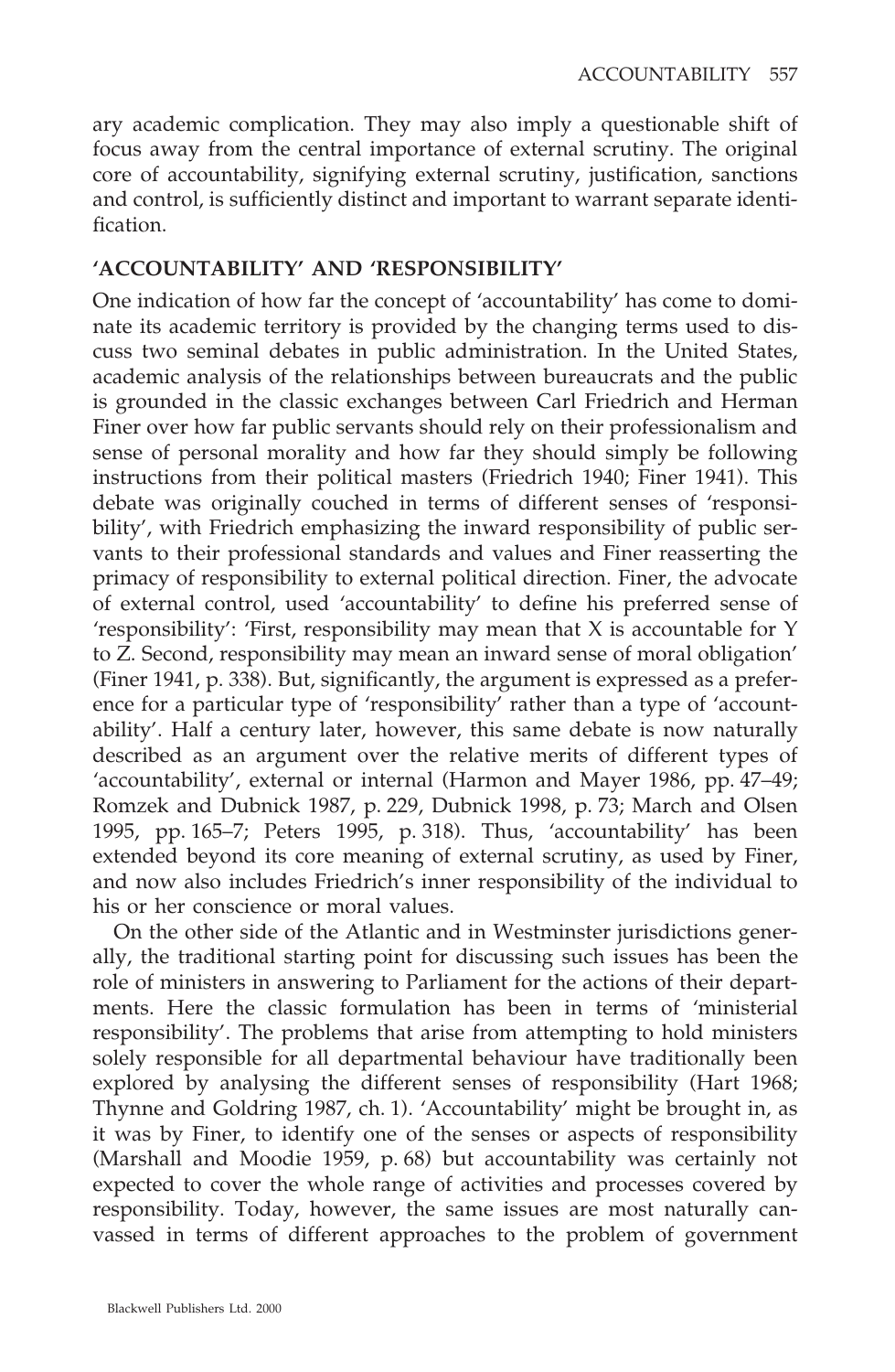'accountability' (Marshall 1991; O'Toole and Chapman 1995; Pyper 1996; Rhodes 1997, pp. 101–3). 'Ministerial responsibility' still remains in currency but more as a technical, constitutional term to be explained in terms of the history of Westminster conventions rather than as a readily understandable concept.

The expansion of 'accountability' has thus been accompanied by a corresponding contraction in 'responsibility'. Sometimes the two terms are used interchangeably, but 'responsibility' is now increasingly confined to its more accustomed ethical territory of personal liability, freedom of action and discretion, that is to the more internal aspects of official activity (Harmon and Mayer 1986, pp. 48–50; Uhr 1993). Whereas formerly 'accountability' was usually seen as a part of 'responsibility' (the external aspect), the position is now often reversed with 'responsibility' taken to be a part of 'accountability' (the internal aspect).

A more promising development in the territorial jousting between 'accountability' and 'responsibility' is the emergence of a half-way position in which the field is divided between the two. 'Accountability' can then denote one set of responsibility/accountability issues, those concerned with the 'external' functions of scrutiny, such as calling to account, requiring justifications and imposing sanctions (i.e. the original, core senses of accountability), while 'responsibility' is left to cover the 'internal' functions of personal culpability, morality and professional ethics (Uhr 1993; Bovens 1998). Such a distinction allows 'accountability' to stand on its own, no longer under the wing of 'responsibility', and thus recognizes its growing salience, while still confining it to its original, and still most widely accepted, sense.

# **'INTERNAL' ACCOUNTABILITY**

The redescription of the Friedrich/Finer debate, whereby 'accountability' now covers the area of administrative discretion championed by Friedrich against an undue concentration on external scrutiny, indicates the most significant extension of 'accountability'. This area of supposed 'internal' accountability is variously described, in whole or in part, as 'professional' (Romzek and Dubnick 1987, p. 228; Sinclair 1995, p. 223), 'personal' (Sinclair 1995, pp. 223, 230–1), 'inward' (Corbett 1996, pp. 201–2) or 'subjective' (Kernaghan and Siegel 1987, p. 298; Gagne 1996).

We may begin with 'professional accountability' which is itself a term of some ambiguity and straddles the line between external and internal aspects of accountability, thus helping to facilitate the extension of 'accountability' to a more internal focus. In the first place, the accountability of professionals can refer straightforwardly to a species of external scrutiny specifically designed to match the complexities of professional knowledge. Romzek and Dubnick, for instance, in their influential typology of accountability systems (Romzek and Dubnick 1987), describe 'professional accountability' as a system marked by deference to expertise where reliance must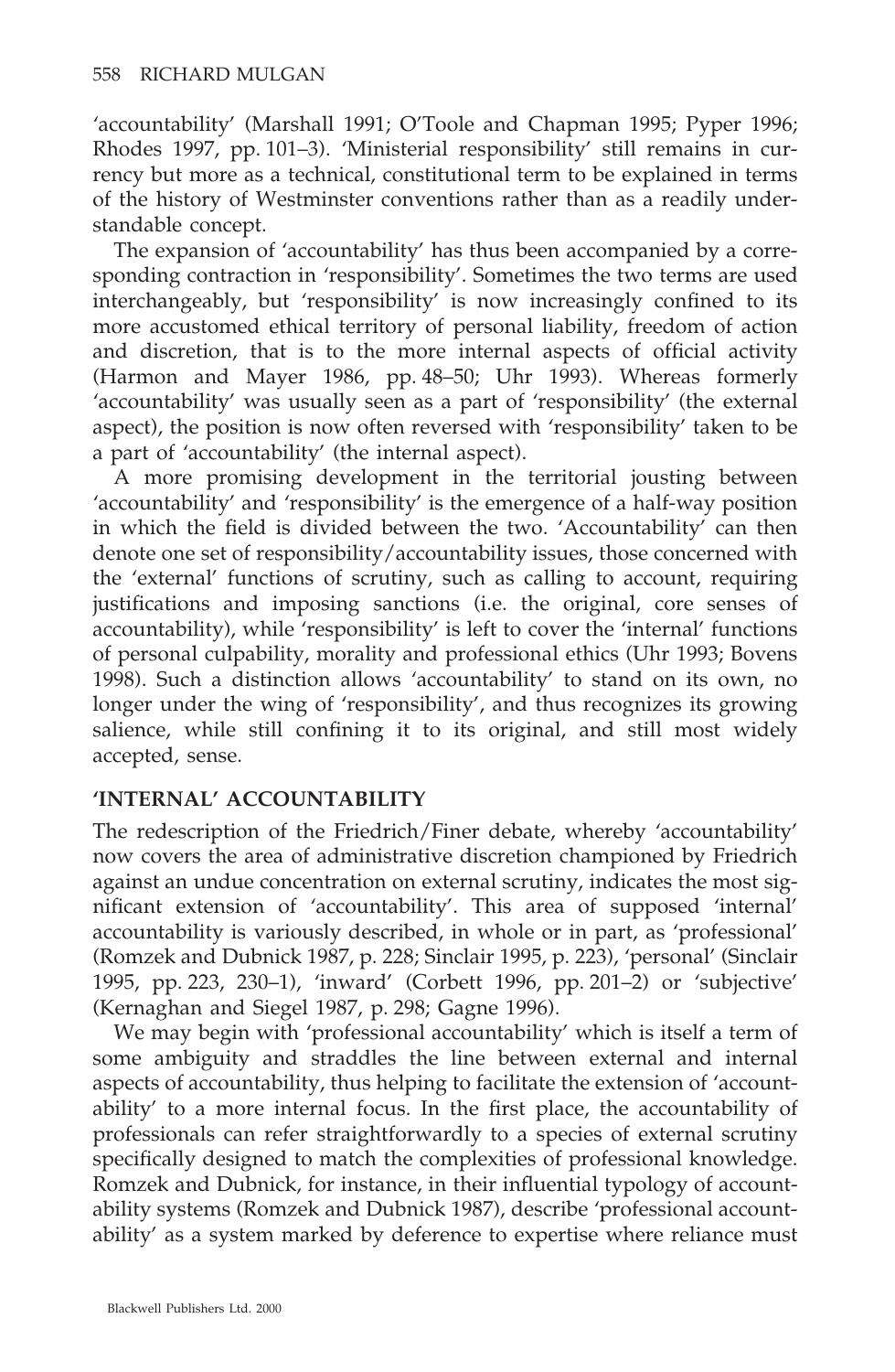be placed on the technical knowledge of experts and where close control from outside the organization is inappropriate. However, though broad scope must be granted to the discretion of professionals, the accountability of the professionals still lies in their ultimate answerability to their administrative and political superiors.

. . . public officials must rely on skilled and expert employees to provide appropriate solutions. Those employees expect to be held fully accountable for their actions and insist that agency leaders trust them to do the best job possible. If they fail to meet job performance expectations, it is assumed that they can be reprimanded or fired (Romzek and Dubnick 1987, p. 229).

The authors identify accountability with the 'management of expectations' by public servants and note that these expectations can be generated both internally and externally (p. 228). But even where the source of accountability expectations are internal, they are internal to the organization not to the individual. From the point of view of the particular officials, all accountability involves control from someone else and in that sense is external. This deference to superiors is a familiar feature of accountability within bureaucracies and other hierarchical organizations (sometimes referred to as 'managerial' accountability (Day and Klein 1987, p. 26)) and clearly falls within the purview of core accountability (Stewart 1986, pp. 126–31). Moreover, in spite of their emphasis on the point of view of public servants, Romzek and Dubnick leave no doubt that the driving force behind all systems of accountability, including professional accountability, is the democratic imperative for government organizations to respond to demands from politicians and the wider public (Romzek and Dubnick 1994, pp. 263, 269).

'Professional' accountability is also evident in systems of professional peer review. Because professionals, virtually by definition, lay claim to expert knowledge beyond the full understanding of non-professionals, their actions can be fully assessed only by fellow-professionals (Deleon 1998, pp. 548–51). External scrutiny, if it is to be reliable and effective, requires the establishment of review boards or disciplinary committees containing members of the profession. Standard examples of such peer review mechanisms are the disciplinary boards operated by the medical and legal professions.

The accountability of professionals to their peers raises potential difficulties in the context of the broader democratic accountability of publicly employed officials to the public. Particularly in relation to highly specialized and independent professions, such as doctors, there may be conflict between the practitioners' accountability to professional bodies and their accountability to the 'lay' representatives of the public they are supposed to serve (Day and Klein 1987, ch. 3). But such difficulties stem from the need to satisfy multiple channels of external accountability, a familiar prob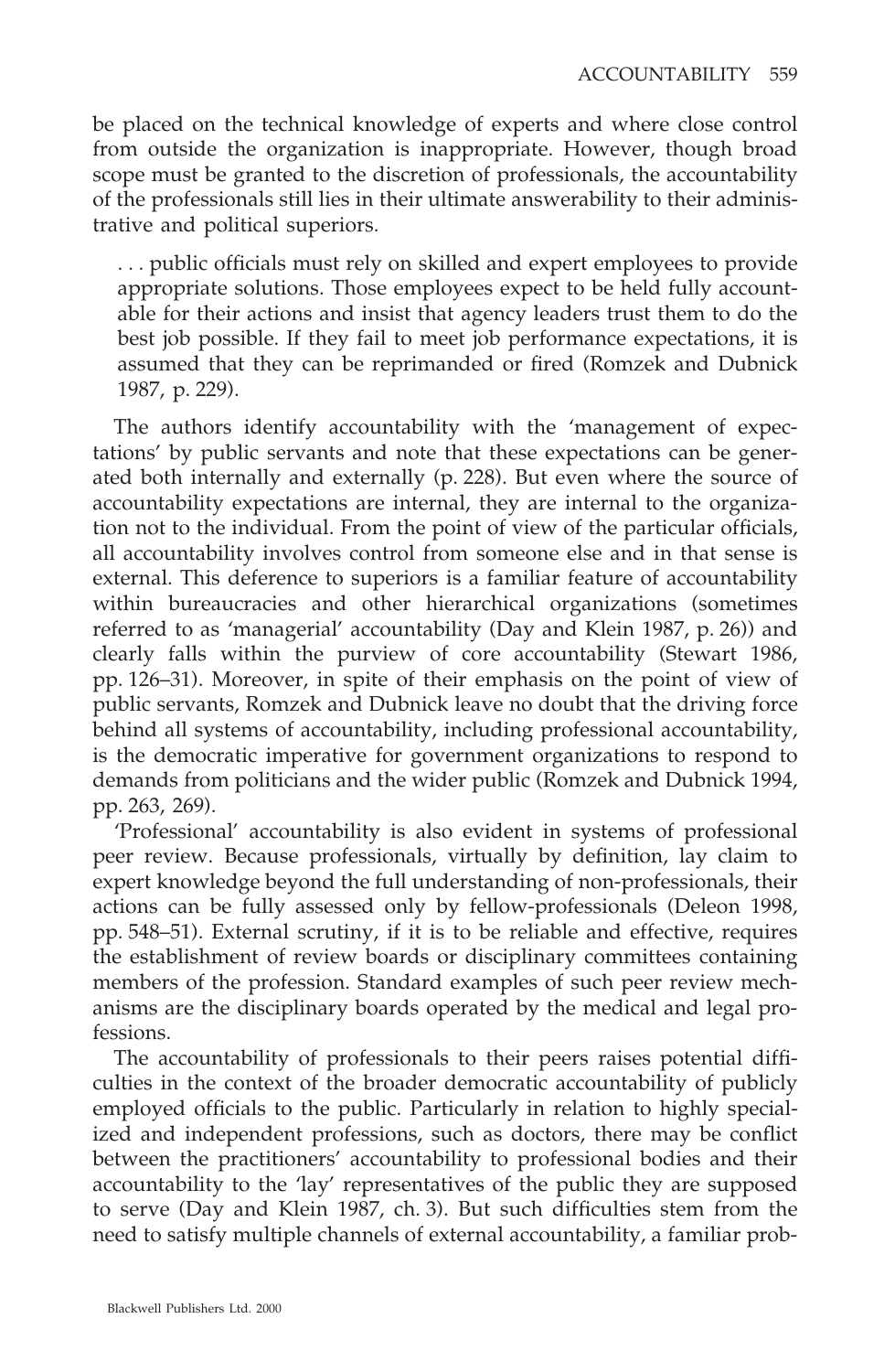lem for many public officials. For instance, similar conflicts occur for bureaucrats dealing with legislative committees where there may be a clash between the officials' duty to their superiors in the executive and their accountability to the legislature. This type of professional accountability, however, need not involve any extension of the core meaning of accountability. It still requires external accountability to superiors.

Professional accountability, however, does sometimes extend beyond purely external scrutiny to cover adherence to professional norms or 'standards'. A fully qualified professional is someone who has acquired the techniques and values of the particular profession and is required to exercise professional judgment, typically in an unsupervised context (Friedrich 1940; Romzek and Dubnick 1987, p. 229). Such independent action in accordance with professional standards is now being described in the academic literature as involving the exercise of accountability (Sinclair 1995, p. 223). In one sense, such a usage does not go beyond the core sense of external scrutiny. The concept of 'account-*ability*' includes an implication of potentiality, literally an 'ability' to be called to 'account'. It may thus refer to the potential for external scrutiny under which most expert professionals work, however independent they may be in their day-to-day decisions. Every medical doctor, for instance, knows that any action he or she takes (or does not take) could potentially become the object of disciplinary investigation or a legal action. In this respect, professionals are literally account*able* in their professional actions because they are *able* to be called to account later for any of their actions. But, in this case, the accountability they potentially face in all their actions is still conceived of as an external accountability, in the core sense.

However, professional accountability for independent discretionary acts is also being used to refer to the purely personal exercise of judgment and adherence to internalized standards, regardless of any external scrutiny or sanction, actual or potential. In this sense, accountability is being clearly identified with the sense of personal responsibility which covers the conscientious performance of duties, sometimes referred to as 'role-responsibility' (Hart 1968, pp. 212–4; Lucas 1993, pp. 193–4; Harmon and Mayer 1986, p. 49). Here, the sole source of obligation is internal, in the professional's personally endorsed values. The sanction, if any, is also internal, in the individual's own sense of professional guilt or malfeasance. In this respect, internalized professional accountability shades into what is known as 'personal' (Sinclair 1995, p. 223) or 'inward' accountability (Corbett 1996, pp. 201–2) where the basis for action is not so much the individual's professionalism as his or her own personal sense of morality involving general moral values such as honesty, integrity and fairness. Indeed, personal and professional values are hard to separate, as is clearly evident from the way in which codes of professional ethics typically refer to general values such as honesty, fairness and justice, as well as to standards specific to the profession in question. If there is any 'other' to whom one is accountable for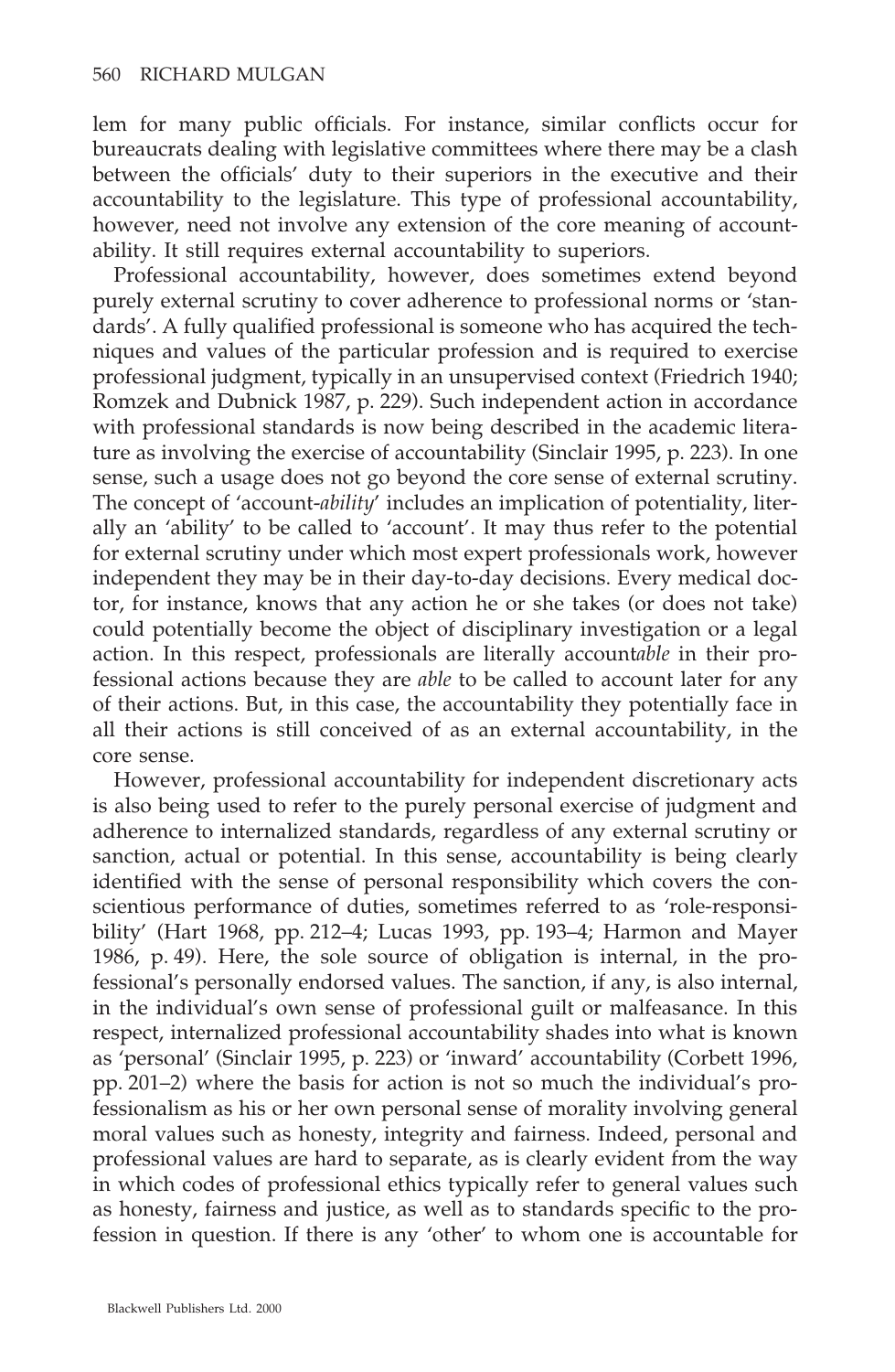maintaining such personal and professional standards it is a hypothesized inner self or personal conscience (Corbett 1996, p. 201).

Day and Klein note a similar internalization of accountability in their study of lay members of the public placed in supervisory roles over expert providers of public services in health, police, water, education and social work. Their main focus was on how the non-expert board members could hold expert professionals to account. However, as well as being asked about the accountability of professionals under their supervision, board members were also asked about their own accountability, to whom, if anyone, they themselves were accountable (Day and Klein 1987, pp. 100–01, 128–30, 152– 3, 183–5, 217–19). Because most of those interviewed were appointed rather than elected in their own right to represent the public, this question posed a potential problem which some respondents obviously had difficulty in answering. Many opted for accountability to the general public while others mentioned accountability to the authority that had appointed them (and a few who had been appointed by partisan local authorities preferred accountability to a political party (p. 184)). A substantial number accepted that there was no clear accountability at all. In the face of this impasse, some followed the suggestion that they were ultimately accountable to themselves or their consciences (pp. 101, 218). As the authors summarize their findings:

Lastly, many members tended to define accountability in terms of their responsibility, either to the community being served or to their own sense of what was sensible or proper: they internalised accountability, as it were, as a general duty to pursue the public good according to their own criteria of what was right (p. 229).

Such extension of 'accountability' from external reckoning to internal agonizing involves an easy transition. External accountability seeks to investigate and assess actions taken (or not taken) by agents or subordinates and to impose sanctions. The extent to which individual agents or subordinates can fairly be held accountable for particular actions, particularly when it comes to the matter of sanctions, depends on whether they can be said to have been genuinely involved in deciding those actions. Thus, external accountability and blame inevitably raise issues of individual choice and personal responsibility (Bovens 1998). Individual choice and responsibility, in turn, lead to questions of professional morality and personal values. After all, the term 'responsibility' itself has travelled a similar route from the external to the internal, from the capacity to 'respond' or answer to someone else, to the capacity to act freely and 'responsibly'. Indeed, in the case of 'responsibility', the transition is so firmly established that, as already noted, the secondary, internal sense has now come to predominate over the original, external sense. If 'responsibility' can make this change, why should not 'accountability' follow suit, at least part of the way?

On the other hand, the internalization of accountability, though under-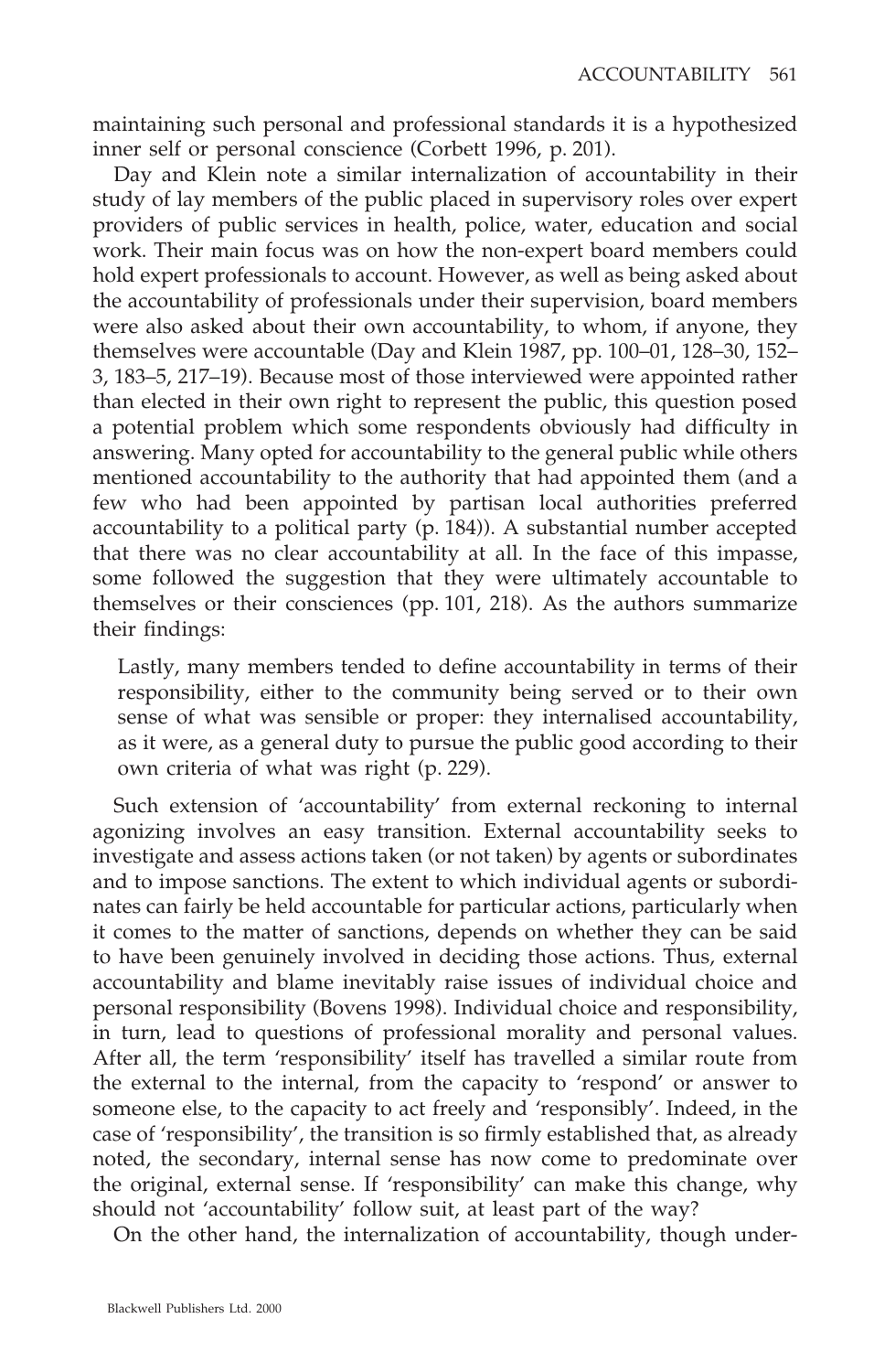standable, is not logically inevitable. Granted the complexities involved in separating the internal from the external aspects of human action, a sufficiently robust distinction can still be maintained between having to account to someone else for one's actions and not having to do so. It make sense to say that particular public servants are accountable to certain other people and bodies through certain mechanisms for the performance of certain tasks. These processes of external accountability can be said to have a particular impact on the decisions and behaviour of public servants. However, a full explanation of why public servants decide and behave as they do will also require reference to other 'internal' factors such as their personal and professional values which, as Friedrich recognized, can be identified separately from the requirements of external accountability. The growing use of 'accountability' and 'responsibility' to refer to the external and internal aspects of behaviour respectively helps to mark this important distinction.

The internalization of 'accountability', though finding currency among academics, does not appear to be widely accepted among actual practitioners themselves. For instance, in her research into the views on accountability of senior public servants in the Australian state of Victoria, Sinclair endorses a wide-ranging view of accountability. She includes 'professional' and 'personal' accountability as forms of accountability (along with 'political', 'public' and 'managerial') and quotes Day and Klein as evidence for an internalized sense of accountability. However, it is notable that her discussion of these inner forms of accountability in open-ended conversations with her respondents (Sinclair 1995, pp. 229–31) is conducted in terms of concepts other than accountability. 'Professional' accountability is largely a matter of probity and being business-like while 'personal' accountability raises issues of honesty and the public interest. Whereas the external forms of accountability ('political', 'public' and 'managerial') were volunteered by the respondents themselves in answer to questions about their accountability, the two internal forms are the researcher's own labels. In this respect, her supposed 'chameleon' of accountability is, at least in part, an invented animal.

Though Day and Klein themselves identify an internalized sense of accountability, their reported research shows that their respondents embraced such a concept with reluctance. In their interviews, internalized accountability was proffered as a solution to the dilemma facing board members who felt they ought to be publicly accountable but could not say to whom. But not all respondents took this route. Others were prepared to face the consequence that they were actually unaccountable (Day and Klein 1987, p. 183). Moreover, even those who did opt for inner accountability appear to have done so only under probing questioning. It was not a species of accountability which came immediately to mind like external accountability. That is, the notion of internalized accountability may sometimes be seized on as a last resort by those who feel that they ought to be accountable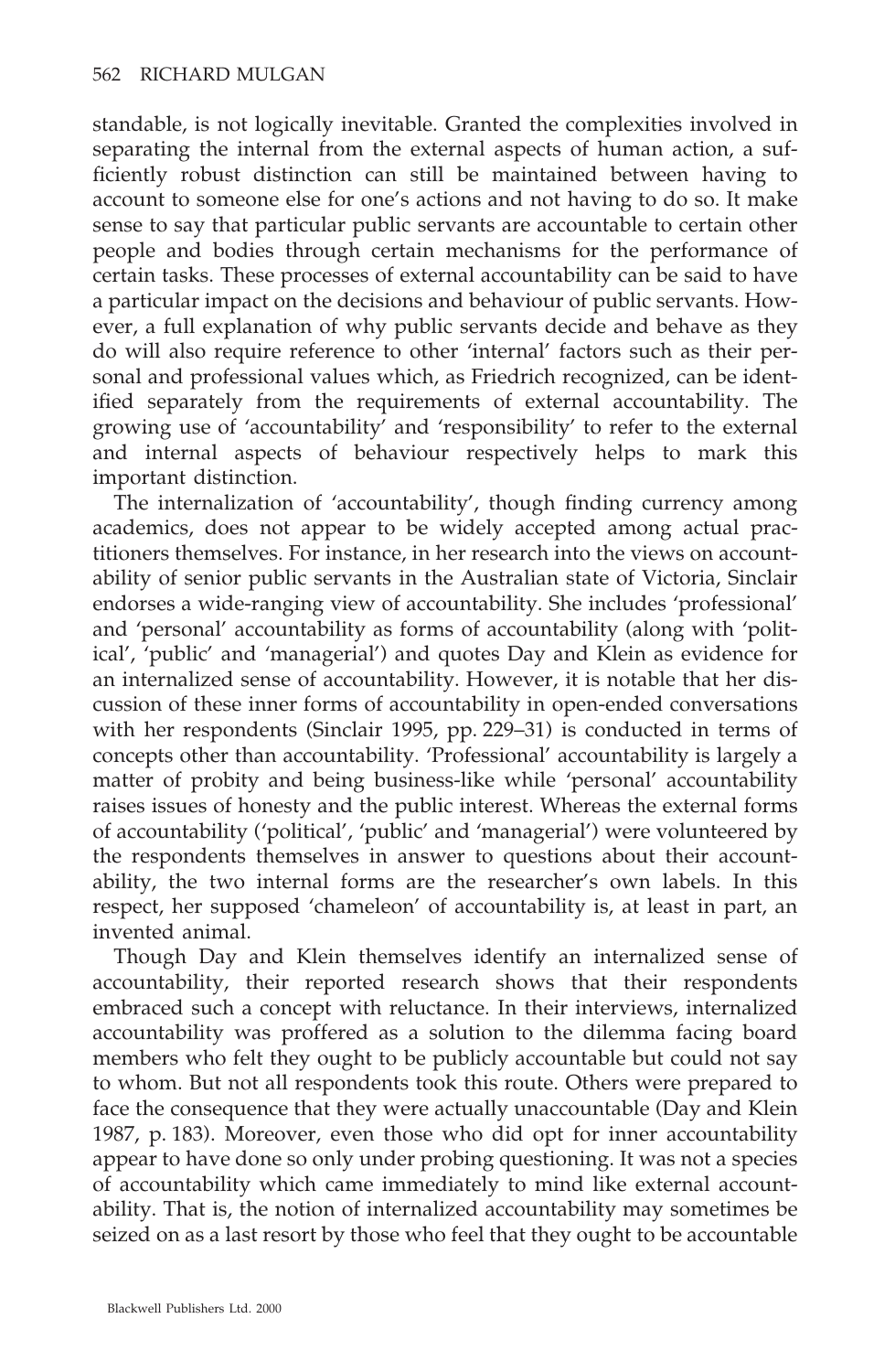to someone but cannot identify to whom. Though the notion has sufficient logical plausibility to be intelligible and acceptable, it should not be represented as common usage.

# **'ACCOUNTABILITY' AND 'CONTROL'**

Another extension of accountability is its application to various methods of imposing control over public organizations. The core sense of accountability is clearly grounded in the general purpose of making agents or subordinates act in accordance with the wishes of their superiors. Subordinates are called to account and, if necessary, penalized as means of bringing them under control. In a democracy, it is because the people wish to control the actions of public officials that they (or their representatives) make these officials answer, explain and accept sanctions. Indeed, the auditing of government agencies was identified with an earlier, more specific sense of 'control' (as in government 'controllers' or 'comptrollers' (Gregory 1990). Understanding 'control' in the broadest sense of making public agencies do what the public and their representatives want, accountability and control are intimately linked because accountability is a vital mechanism of control (Uhr 1993, p. 6).

However, accountability is sometimes taken to be more than just a mechanism of control; it becomes identified with control itself. The problem of accountability thus becomes: 'How do political leaders and the public persuade, cajole and force administrative agencies to do their bidding' (Peters 1995, p. 289). Constructing an appropriate structure of accountability amounts to constructing institutions which will guarantee that public officials are appropriately constrained. Indeed, if the central issue of democracy is to control the government so that it complies with the people's preferences, then the entire complex edifice of a modern democratic political system becomes in effect a system for securing government accountability (Day and Klein 1987, ch. 1).

From this perspective, institutions of accountability include all institutions that are aimed at controlling or constraining government power, for instance legislatures, statutory authorities, and courts. Devices of accountability then include the separation of powers, federalism, constitutionalism, judicial review, the rule of law, public service codes of conduct and so on, all of which have an effect on the control of public power. Also to be added are the key extra-governmental institutions of a democratically effective civil society which help to constrain governments, for instance competitive markets, interest groups and the mass media (Peters 1995, 300– 1). In this way, accountability threatens to extend its reach over the entire field of institutional design.

On the other hand, such an extension, though understandable, is not logically inevitable. If 'accountability' is kept to its central sense of external scrutiny, it refers to only one type of institutional mechanism for controlling governments and government officials, where governments and officials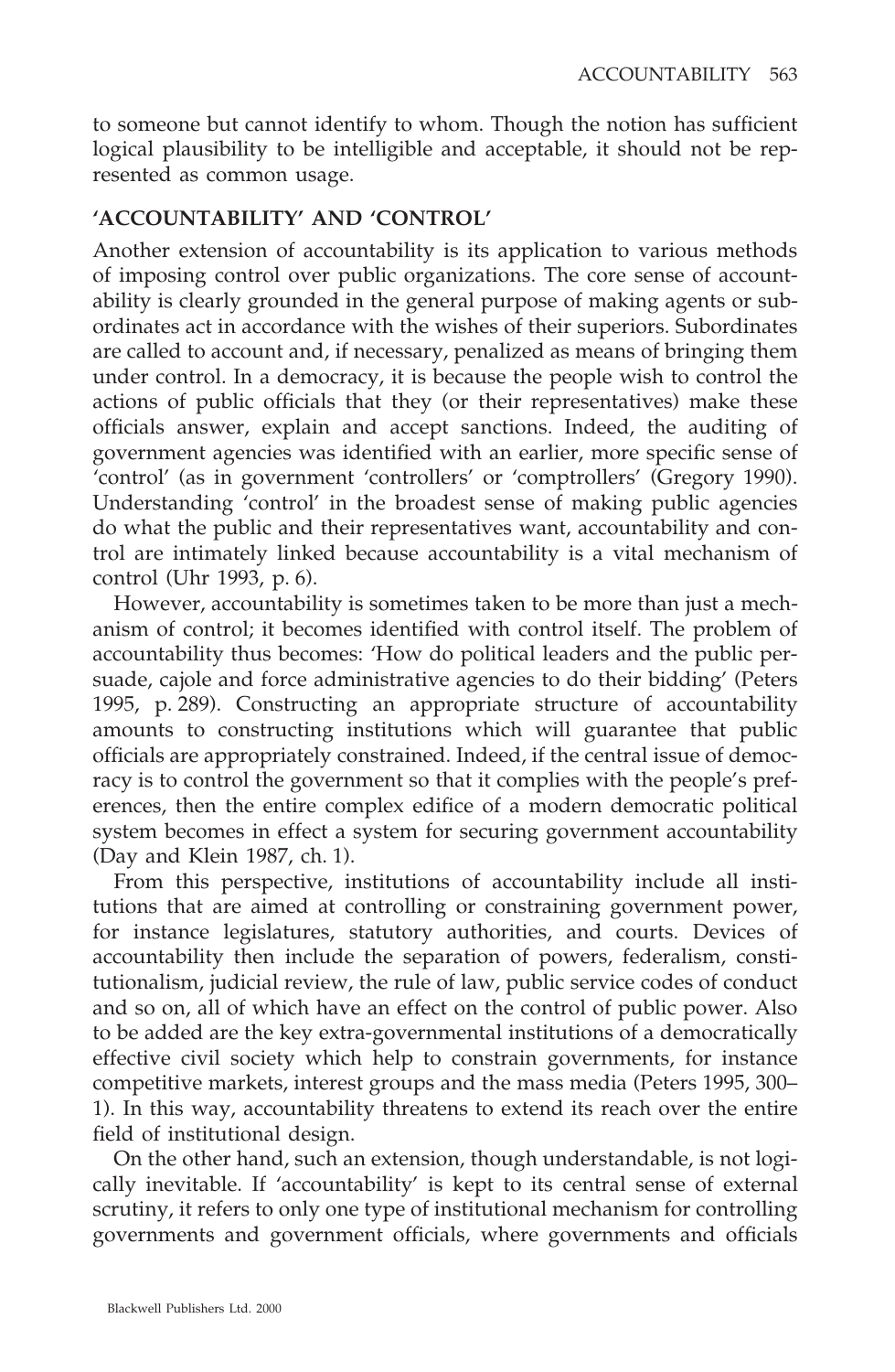are actually called to account, made to answer for their actions and to accept sanctions. In this case, there are other important types of control mechanism, besides accountability mechanisms. For instance, constitutional constraints or legal regulations control governments by restricting their freedom of action, requiring them to pursue certain purposes or to follow certain procedures. Public officials usually have full knowledge of these legal constraints and frame their policies and decisions so that they stay within the legal limits imposed upon them. For the most part, their compliance is unquestioning and unquestioned and issues of formal accountability do not arise.

Certainly, if agencies or officials step outside constitutional or legal limits they face the prospect of sanctions and will thus be held accountable, in the core sense, for their improper actions. But being accountable for alleged breaches of the law does not mean that compliance with the law is also an act of accountability or that the law itself is an accountability mechanism, again in the core sense. In this core sense, the legal accountability mechanism is confined to that part of the law which lays down enforcement procedures. The main body of the law, which most public servants follow as a matter of normal practice, is an instrument for controlling their behaviour but not for holding them accountable.

Within the bureaucracy itself, accountability can also be seen as merely one means whereby external agencies and the public control government policy. Government departments and other agencies are subject to different types and degrees of policy control, whether from executive politicians, legal mandates or their own internal leadership (Romzek and Dubnick 1987). Bureaucrats will normally be held accountable for their performance of given policies, both internally within the organization and often also to outside agencies. Such accountability, however, would usually be considered as only one mechanism by which the policy process is shaped to satisfy the demands of superiors. In the 'policy-cycle' literature, for instance (Parsons 1995, pp. 78–9), accountability occurs as part of later stages of 'evaluation' and 'correction'. During the prior stages of the cycle, such as 'issue definition' or 'options analysis', control is more likely to be exerted through policy makers attending to explicit instructions or being sensitive to political pressures. Admittedly, such analyses of the policy process are notoriously artificial and over-schematic and, no doubt, issues of external evaluation and accountability impinge at all stages of actual policy making through the 'law of anticipated reactions'. The need eventually to answer to supervisors casts a long and influential shadow over the behaviour of public servants. Again, we should remember the element of potentiality in account*ability*, the implication that an official *may* be called to account for anything at any time. None the less, the point remains that accountability, in the core sense of answering to external scrutiny, is only one aspect of how government agencies are subjected to public control. From this perspective, bureaucratic agencies are not primarily structures of account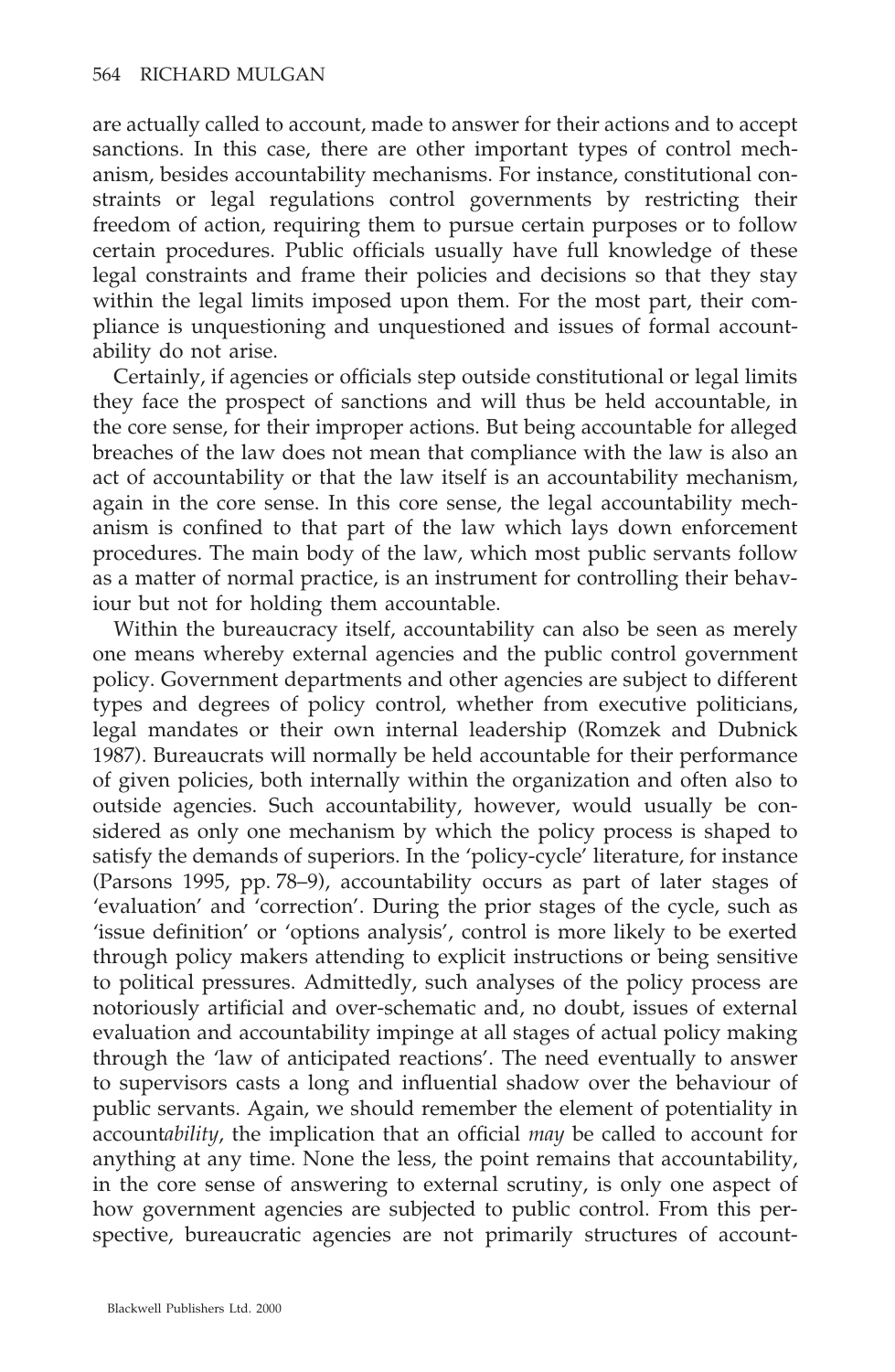ability. They involve accountability but are equally structures of policy development and policy implementation.

On such a more restrictive view of accountability, only a few institutions, such as audit offices, ombudsmen and administrative tribunals, are properly described as 'institutions of accountability' because their primary function is to call public officials to account. Other institutions may adopt an accountability role, though it is far from their primary purpose. For instance, legislatures have a variety of functions – legislative, financial, investigative and so on – among which holding the executive publicly accountable is merely one, albeit extremely important, function. Within the overall operations of a modern legislature, accountability is particularly associated with certain procedures, such as committee inquiries or (in systems of parliamentary government) the formal questioning of ministers. But it may occur at any point, in legislative debate or financial authorization, where members of the government are required to explain their actions and take the consequences. Thus legislatures are vital institutions for securing public accountability but accountability is only one among a number of their purposes.

Similarly, the legal system, whose overall function is to enforce the community's laws, is primarily concerned with regulating the behaviour of private organizations and individual citizens. In most political systems, the courts also play an important part in upholding the constitution and restraining government power. In so far as the courts offer members of the public the opportunity of holding public government officials to account for their actions, they can be said to act as institutions of public accountability. Again, accountability, in its core sense, can be seen as an important, but not necessarily defining, role for the legal system and the courts.

Similar distinctions can be applied within the private sector and civil society. Some non-governmental institutions may be said to have primarily an accountability function, for instance watchdog groups set up with the prime purpose of monitoring and scrutinizing particular areas of government activity. Other organizations, such as sectional interest groups or the media, have a more partial or incidental (though no less important) accountability focus. The dominant function of most interest groups, for example, is to lobby for their members' interests, a goal which sometimes involves active investigation of government policies and the interrogation of government officials. As recognized stakeholders, they may lay claim to a right to question and be informed and thus enforce accountability on governments. The media, too, though in the business of entertaining and informing (usually for profit), also assist the accountability of governments by their capacity to make politicians and officials face public scrutiny.

Thus, a broader, institutional and organizational approach to accountability may encourage a tendency to equate accountability with the general democratic issue of how to design public institutions so that they are amenable to public control. The reason for this expansion of its meaning is clear.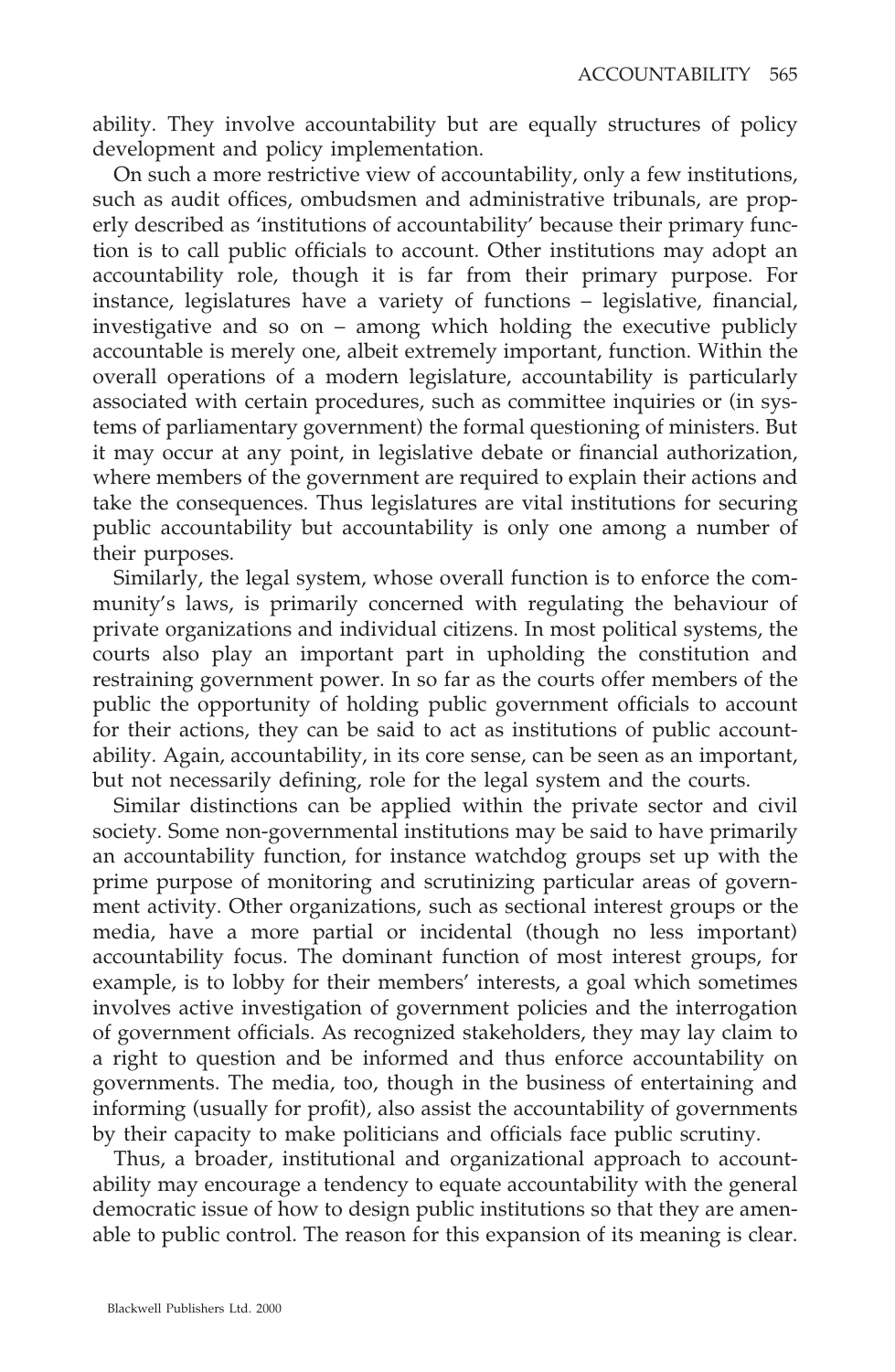The need to hold the government to account is itself critical to all effective attempts to control public power. Without mechanisms for demanding explanation, applying judgment and imposing sanctions, institutions that are designed to control will fail to achieve their purpose. So central is accountability as a means of achieving control that it can easily be taken to stand for control itself. Thus mechanisms designed to control, such as legal regulations or political instructions, can be taken for mechanisms of accountability even when they do not directly involve any actual accounting or scrutiny.

On the other hand, such an extension of meaning is not irresistible. A reasonably clear distinction may still be maintained between accountability and control by which accountability remains merely one means, or set of means, for enforcing control, through the demand for explanation and the imposition of sanctions. An institutional emphasis in the study of accountability, as in the typology of accountability systems constructed by Romzek and Dubnick (1987), is very much to be welcomed. No one type of institutional structure can be guaranteed to deliver effective accountability for all types of public activity. Designing public institutions in order to maximize the accountability of their officials requires a careful matching of appropriate institutional structures to the differing types of issues and skills involved (Deleon 1998). However, such an emphasis can still make sense within a more restrictive understanding of 'accountability' itself.

#### **'ACCOUNTABILITY' AND 'RESPONSIVENESS'**

A third extension of 'accountability' is to equate it with the responsiveness of public agencies and officials to their political masters and the public. 'Responsiveness', like 'control', refers to the aim of making governments accord with the preferences of the people. However, whereas 'control' stresses the coercive role of external pressure, 'responsiveness' points more widely to the public servants' general compliance with popular demands, for whatever motive. Just as accountability is such a powerful means of imposing control that is has sometimes been identified with control, it has also been seen as so important in encouraging responsiveness that the two concepts have on occasion been merged.

'Responsiveness' has been applied to two distinct relationships between officials and the wider public. In the first place, public agencies are expected to be responsive to other actors within the political system, particularly to elected politicians aiming to control their activities. They need to follow and anticipate the directions of their political masters (Saltzstein 1992; Romzek and Dubnick 1994, p. 266). Secondly, agencies providing services to members of the public are called on to be responsive to the needs of their clients in a way analogous to private sector firms being sensitive to consumer demands (Hughes 1994, pp. 236–7). In this case, the responsiveness of government officials is directly to the public rather than indirectly via the public's representatives.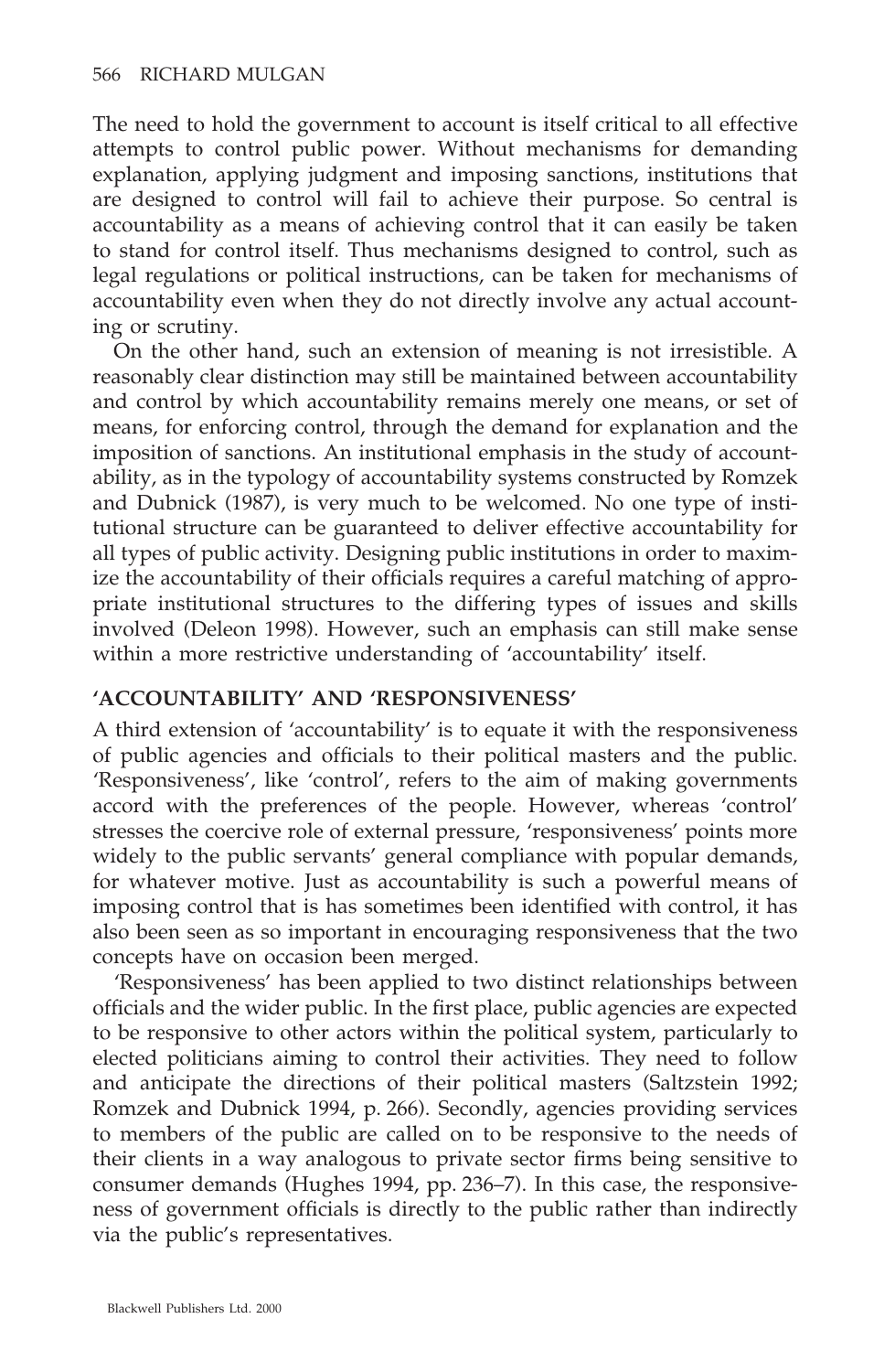The former avenue of responsiveness, that through the people's representatives, is a longstanding concern of democratic public administration. How to make the appointed bureaucracy comply with the wishes of the elected branches of government has been one of the recurrent themes of the responsibility/accountability literature. It is at the heart of the Friedrich/Finer debate and is also a key assumption of ministerial responsibility. If officials can be made compliant to their political superiors then the main objective of accountability will have been achieved. Indeed, according to some analysts, accountability is to be identified in terms of responsiveness. Thus O' Loughlin, in response to Romzek and Dubnik and their emphasis on managing expectations within agencies, seeks to reaffirm 'responsiveness to outside actors as the central spirit of accountability' (O'Loughlin 1990, p. 283). He develops measures of accountability which include the extent to which officials anticipate the wishes of their superiors and the quality of communications systems which exist between agencies and their superiors. The effectiveness of the accountability system is then assessed in terms of the extent to which the actions of officials are aligned with their political masters.

The identification of accountability with this type of responsiveness is, once again, readily understandable. It draws attention to the importance of anticipated reactions by officials as part of the effect of scrutiny mechanisms. That is, the effectiveness of accountability mechanisms is to be observed not simply in the occasions when officials are actually brought to account. Much more important in securing compliance is the ever-present threat of being called to account, the potential implicit in account*ability*. In addition, the emphasis on communications systems points to an important ingredient in successful accountability structures. Accountability depends on the free flow of appropriate information and on effective forums for discussion and cross-examination. Unless those calling subordinates to account have full access to the relevant people and the relevant information their investigations and assessments will be frustrated.

Once again, however, the identification is not inevitable. Instead of equating 'accountability' and 'responsiveness', one can restrict 'accountability' to its core sense, in which case it becomes just one among a number of different motives that induce officials to follow and anticipate the wishes of their superiors. The fear of being called to account, of facing scrutiny and possible penalty, is undoubtedly a pervasive motive among public officials. On the other hand, other motives are not insignificant. For instance, professional public servants may accept the superior legitimacy of elected representatives and agree to defer to their political masters out of democratic conviction. More cynically, ambitious public servants may wish to ingratiate themselves with their superiors not through fear of accountability but in the hope of personal advancement. In such cases, it is not the fear of being called to account but rather personal values or career advantage that motivate responsiveness.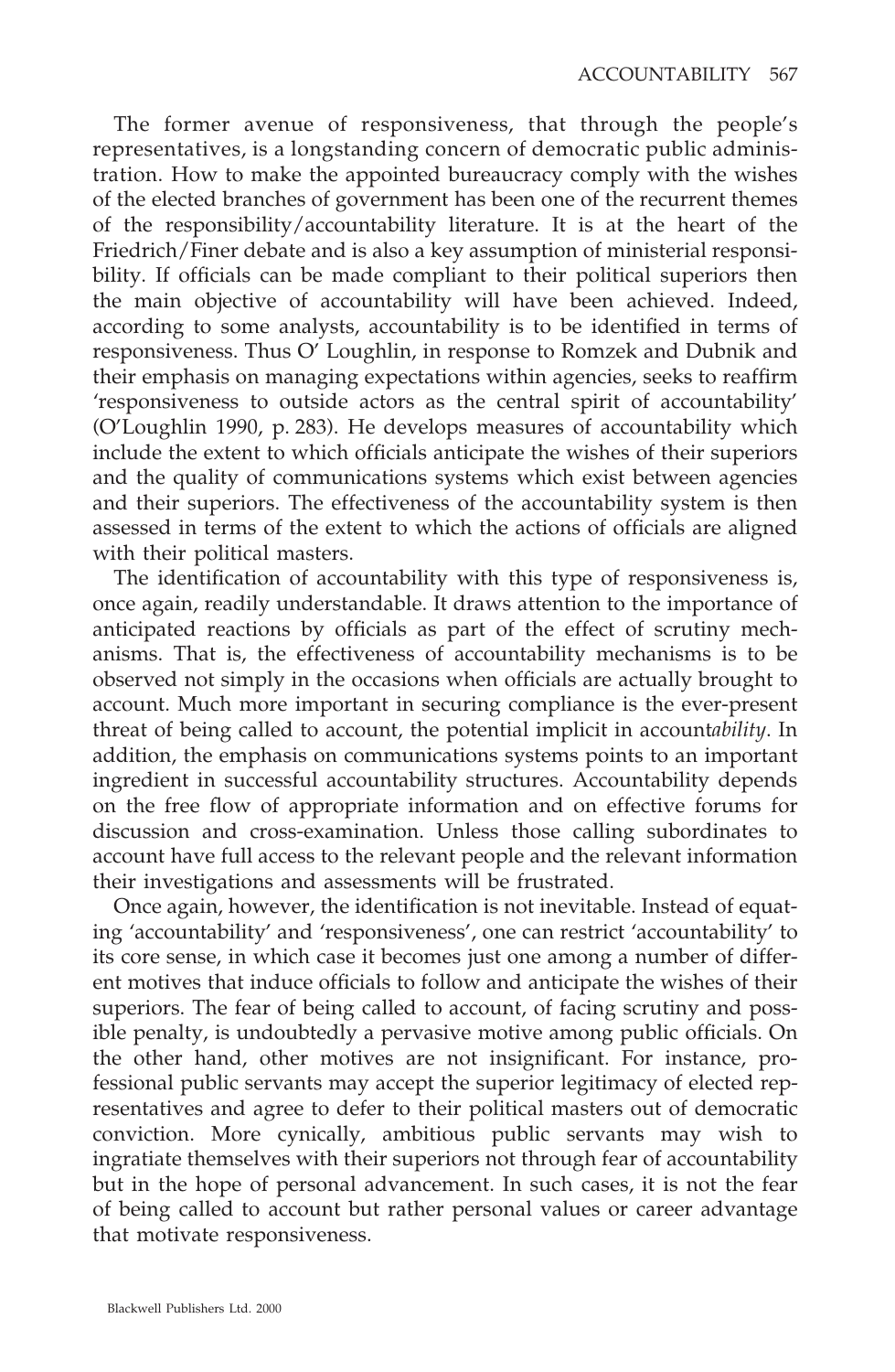The other avenue of responsiveness, that of officials directly to members of the public, has figured prominently in the managerial literature on public sector reform (OECD 1987; Osborne and Gaebler 1992, ch. 6). One of the main aims of the managerial reform movement has been to make public agencies as responsive to their clients as private sector companies are to their customers. Public officials have been encouraged to be more directly approachable and accommodating to members of the public and less concerned with following set procedures or deferring to the instructions of their bureaucratic superiors. 'Client focus' is the major catch phrase and citizens' charters, agencification and competitive provision are some of the key mechanisms (Stewart 1992). This change in emphasis is sometimes described as an extension of 'accountability' (Hughes 1998, pp. 236–7). As well as being accountable 'upwards' through the hierarchical chain of managerial command, public servants, particularly those engaged in service delivery, are now also seen as accountable 'outwards', immediately to the public, through the requirement that they respond directly to their clients' expressed needs (Corbett 1996, pp. 198–200). Managerialist manifestos (OECD 1987, pp. 29, 126; World Bank 1998, p. 111) use 'responsiveness' and 'accountability' to citizens as interchangeable synonyms. Market-style relationships are said to provide an alternative channel of accountability because they provide incentives for providers to take the wishes of consumers 'into account' (Stone 1995, p. 521).

On the other hand, the identification can be challenged. If 'accountability' implies rights of scrutiny and possible sanction, then much of the client focus urged on the public sector does not imply accountability but more a general political imperative to provide better service to the public. Some of the client focus mechanisms certainly involve accountability procedures in the core sense, for instance where there is scope to complain about unsatisfactory service and seek redress. Charters with complaints procedures, ombudsmen and administrative tribunals are all institutions of accountability designed to make public servants more responsive to the public's needs. But where public providers have been induced to be more 'customer friendly' through other means, such as management incentives or changes in corporate culture, they have certainly been made more 'responsive' but not necessarily more 'accountable'.

Similarly, the private sector's focus on service to consumers, which provides much of the impetus for increased client responsiveness on the part of public agencies, need not be seen as due to any superior accountability in the private sector. While a customer may hold a private sector provider accountable in the case of a faulty individual purchase or contract, he or she has no general right to demand that the private provider offer services that meet his or her perceived needs. In a competitive market, the main mechanism of responsiveness is consumer choice, the capacity of the consumer to 'exit' to an alternative provider. Accountability, on the other hand, as usually understood, is a 'voice' not an 'exit' option in which subordinates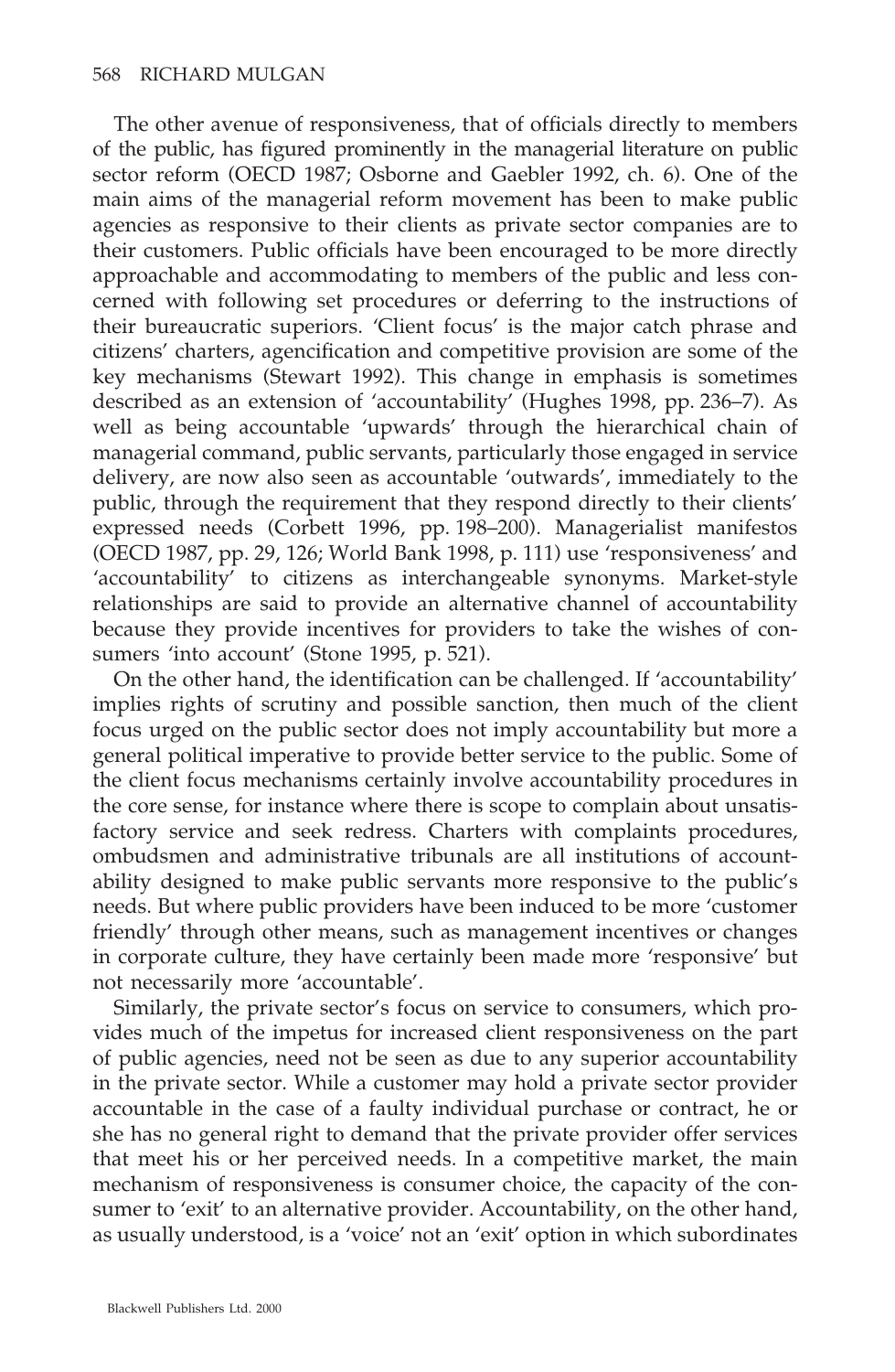are required to account and to accept direction. In the private sector, accountability applies more to owners and shareholders, who have rights to call the company's managers to account for the company's performance, than to customers whose main right is to refuse to purchase.

## **'ACCOUNTABILITY' AND 'DIALOGUE'**

A final extension of 'accountability' is where the term is used to stand for the public dialogue which is seen as an essential part of democracy. Here it is the language-based nature of accountability that is stressed, rather than its institutional or motivational aspects. Accountability is seen to be a dialectical activity, requiring officials to answer, explain and justify, while those holding them to account engage in questioning, assessing and criticizing. It thus involves open discussion and debate about matters of public interest and so becomes equated with the principles of deliberative democracy. Day and Klein, for instance, ground their analysis of accountability in the assumption that it is a social activity requiring a 'shared set of expectations and a common currency of justifications' including 'agreement about the language of justification' (Day and Klein 1987, p. 5). In their conclusion they are drawn to the importance of dialogue between the various actors involved and assert that 'political deliberation . . . is at the heart of accountability' (p. 244).

March and Olson begin their treatment of accountability (March and Olsen 1995, ch. 5) with the notion of an 'account' itself which they understand as providing an interpretation or explanation. They thus place explanation and justification at the core of accountability. Calling people to account means inviting them to explain and justify their actions within two competing logics, that of consequences and that of appropriateness (p. 154). The accountability required of democratic governments produces contestable political 'accounts' within a context of shared beliefs and values (pp. 167–8) and thus helps to build the autonomous public sphere and civil society sought by Habermas and others (pp. 180–1). Harmon, too, in his critique of rationalism in public administration, sees the accountability of public servants as lying, at least in part, in a form of continuous, openended dialogue between themselves and their publics (Harmon 1995, pp. 191–97). Again, in effect, accountability is being linked to explanation and justification which implies a dialectical exchange between officials and those to whom they are accountable.

Certainly, the requirement that rulers and officials publicly account for their actions, whether to legislatures, the courts, in the media or on the hustings, does force them to engage in a form of dialogue with their public. Such dialogue may be seen as a critical element in modern deliberative democracy. Moreover, the activities of questioning and answering implicit in such accountability undoubtedly entail a key role for explanation and justification. Being called to account for one's actions often requires one to explain and justify what was done. Even where apparently 'bare' infor-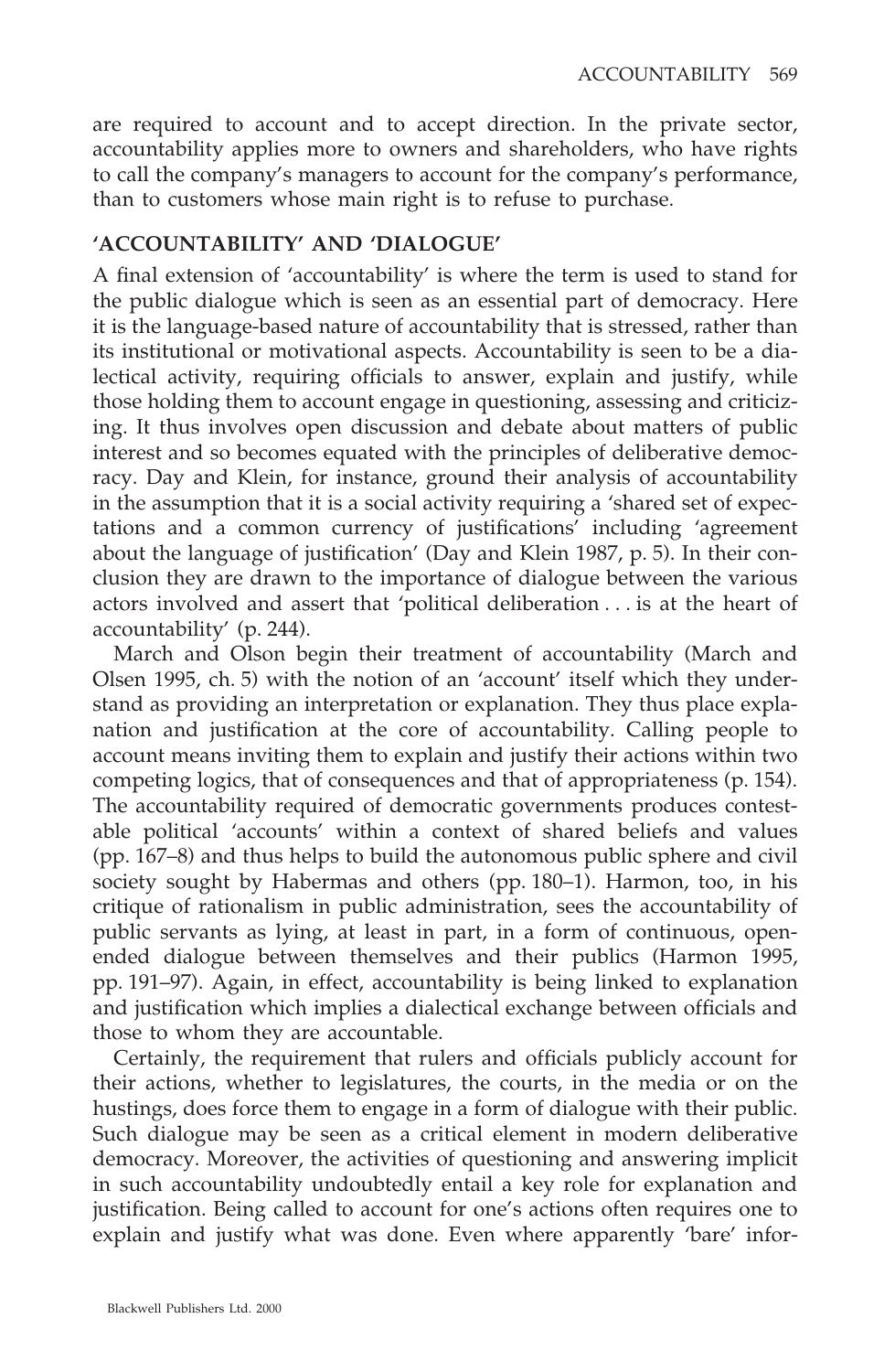mation is sought, such as in financial accounting, the information will only make sense within an explanatory and justificatory framework assumed by the questioner and accepted, or contested, by the respondent. The various discourses of accountability, including assumptions of institutional and personal responsibility, are an important aspect of accountability and worth careful academic investigation (Sinclair 1995; Bovens 1998).

However, it is one thing to recognize that accountability involves public explanation and justification and another to identify it with the dialogue between citizens found (or at least hoped for) in a deliberative democracy. The key difference is that the accountability of public officials, at least in its core sense, implies an unequal relationship of superior and subordinate in which the latter is required to take directions from the former and to accept sanctions, if necessary, for unsatisfactory performance. The dialogue of accountability occurs between parties in an authority relationship and can only be understood in the context of that relationship. This relationship is crucially different from that presupposed by democratic debate which takes place in a public space between citizens conceived of as equals. To be fair, the various theorists who have advanced the concept of accountability as dialogue have not been blind to the need for sanctions to enforce accountability (Day and Klein 1987, pp. 247–8; March and Olsen 1995, pp. 165–7; Harmon 1995, pp. 194–5) and have thereby recognized the tension that such enforcement may create with a more idealized form of democratic dialogue. None the less, to merge accountability with the general dialogue of democratic citizens is to extend it beyond its normal context of authority and control.

## **CONCLUSION**

The scope and meaning of 'accountability' has been extended in a number of directions well beyond its core sense of being called to account for one's actions. It has been applied to internal aspects of official behaviour, beyond the external focus implied by being called to account; to institutions that control official behaviour other than through calling officials to account; to means of making officials responsive to public wishes other than through calling them to account; and to democratic dialogue between citizens where no one is being called to account. In each case the extension is readily intelligible because it is into an area of activity closely relevant to the analysis and assessment of accountability. The question of whom to hold to account for what raises immediate issues of personal responsibility and 'internal' values. The effectiveness of accountability mechanisms must be examined in the context of how bureaucracies are to be controlled and how bureaucrats can be made responsive to the wishes of elected politicians and the public. The public explanation and justification involved in accountability make it an important component of deliberative democracy. On the other hand, as already demonstrated, these connections may be recognized with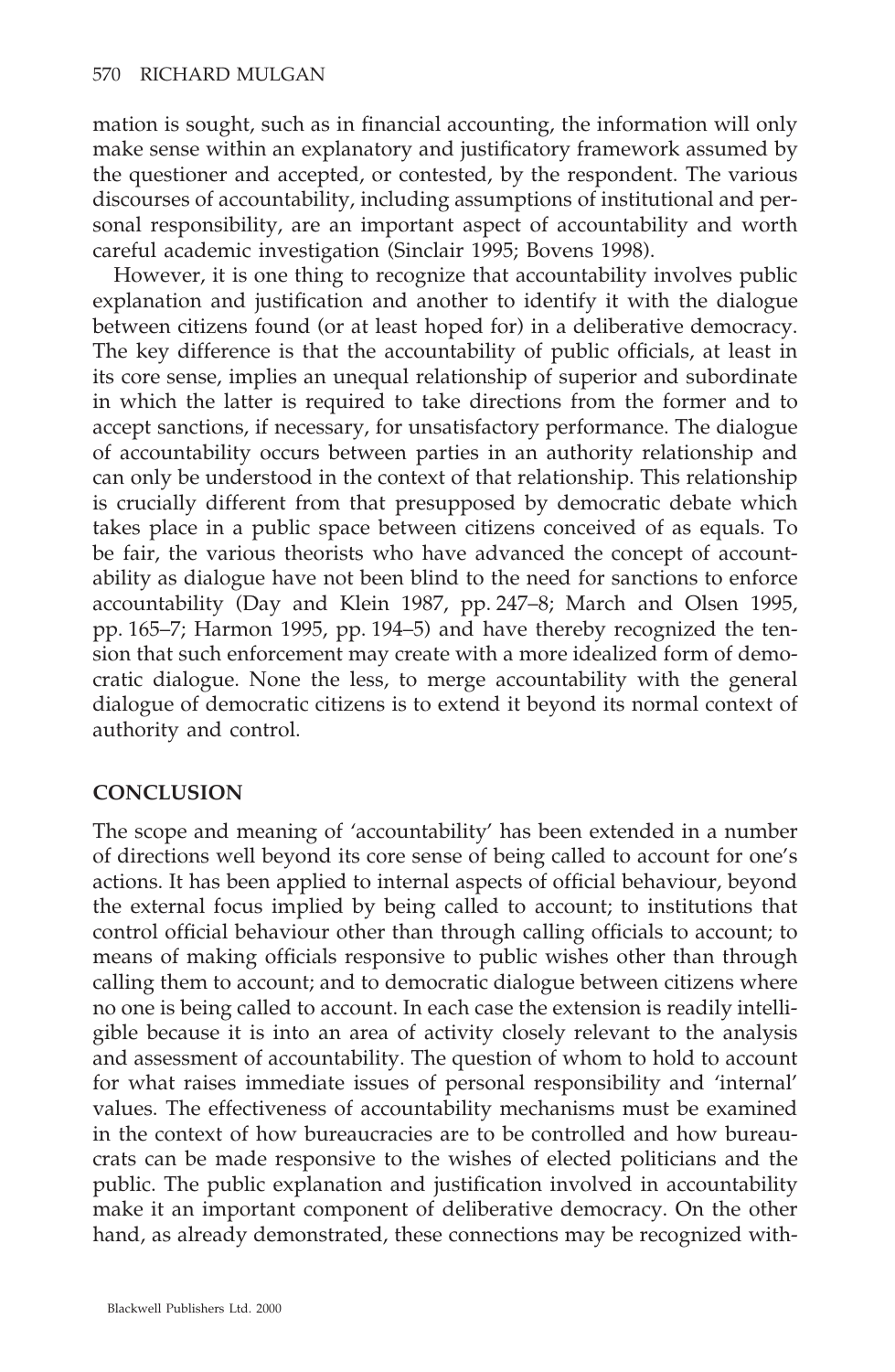out necessarily extending the meaning of 'accountability' to include the areas and activities with which it is so closely related.

In some respects, the issue of definition is not just about terminology but also about institutional and administrative policy, about the relative emphasis to be placed on external scrutiny and sanctions compared with other means of securing the compliance of officials in a complex democracy. Given the current potency of 'accountability' as a political value, restricting it to its original meaning of external scrutiny is a means of siding with Finer and others in their resolute warning about the dangers of elevating administrative discretion beyond the reach of political direction. Conversely, embracing the extension of accountability to cover the pursuit of personal and professional values is sometimes linked with a recommendation to reduce the ever-increasing demands of political and managerial accountability and to place more trust in the independent judgment of public servants (Sinclair 1995, p. 233).

Similarly, in the case of responsiveness to members of the public, those accepting the equation of 'accountability' with a generalized 'client focus' are more likely to place faith in private-sector, market-style management mechanisms as a way of reducing the insensitivity of bureaucrats and to be relatively unconcerned about any possible erosion of traditional political accountability (Hughes 1998). On the other hand, those who insist on a clear distinction between 'accountability' and 'responsiveness' may do so because they wish to reassert the value of citizens' rights to call public servants to account and to enforce sanctions through political processes (Rhodes 1997, pp. 101–3).

The present author, it will be apparent, is more sympathetic to the linguistically conservative end of this spectrum which restricts 'accountability' to its assumed core and places particular emphasis on holding the powerful to account through political and legal channels of external scrutiny and sanctions. Some additional support for this stance has been found in the usage of actual practitioners, reported above, who did not volunteer the internalization of 'accountability' until pressed by researchers. The other extensions in meaning also appear to be more the creations of academics pursing their own intellectual agendas rather than the results of shifts in everyday usage. In the absence of further research, the suspicion must remain that the extension of accountability beyond its traditional, external focus, has little general support outside the academic community.

Refusal to accept the extensions of meaning proposed for 'accountability' does not, of course, solve the many complex issues that have been associated with accountability. The problem of the congruence between external scrutiny and internal discretion still remains, whether it is described as a clash between 'accountability' and 'responsibility' or between two aspects of 'accountability'. So too does the issue of the relative merits of citizens' rights of redress compared with competitive provision as means of ensuring satisfactory delivery of public services, whether it is a comparison of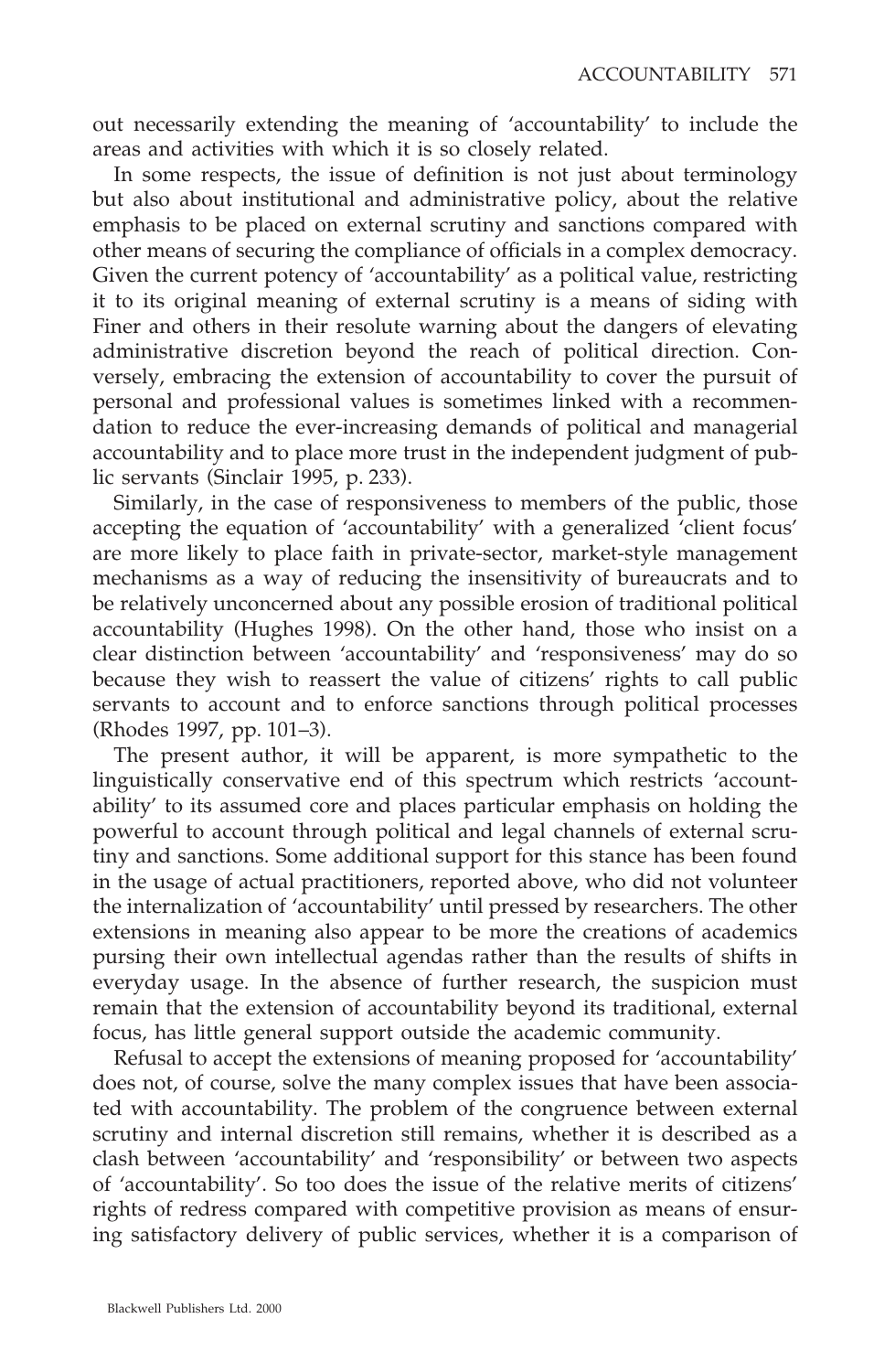'accountability' and market 'responsiveness' or of two types of provider 'accountability'. Within the purview of accountability in its restricted sense, there are still important distinctions to be made, for instance between political and managerial accountability (Day and Klein 1987, ch. 1; Hughes 1998, ch. 11), between ministerial and other avenues of public accountability (Uhr 1993; Finn 1993; Stone 1995; Pyper 1996; Thomas 1998), between the different accountability systems suited to different types of issue (Romzek and Dubnick 1987, 1994; Deleon 1998), and between the various processes of accountability (Mulgan 1997). However, in these continuing discussions, the interests of both analytical clarity and citizens' rights may be better served by keeping the concept of 'accountability' itself within limits.

## **ACKNOWLEDGEMENTS**

The author acknowledges many very helpful suggestions from the journal's readers.

# **REFERENCES**

- Bovens, M. 1998. *The quest for responsibility accountability and citizenship in complex organisations*. Cambridge: Cambridge University Press.
- Caiden, G.E. 1988. 'The problem of ensuring the public accountability of public officials', pp 17–38 in J.G. Jabbra and O.P. Dwivedi (eds.), *Public service accountability*. West Hartford: Kumarian.
- Corbett, D. 1996. *Australian public sector management*. 2nd edn. Sydney: Allen and Unwin.

Day, P. and R. Klein. 1987. *Accountabilities: five public services*. London: Tavistock.

Deleon, L. 1998. 'Accountability in a "reinvented" government', *Public Administration* 76, 539–58.

Dubnick, M. 1998. 'Clarifying accountability an ethical theory framework', pp. 68–81 in C. Sampford and N. Preston (eds.), *Public sector ethics*. London: Routledge.

Finer, H. 1941. 'Administrative responsibility and democratic government', *Public Administration Review* 1, 335–50.

Finn, P. 1993. 'Public trust and public accountability', *Australian Quarterly* 65 (winter), 50–59.

Friedrich, C.J. 1940. 'Public policy and the nature of administrative responsibility' pp. 3–24 in C.J. Friedrich and E.S. Mason (eds.), *Public policy*. Cambridge: Harvard University Press.

Gagne, R.L. 1996. 'Accountability and public administration', *Canadian Public Administration* 39, 213–25.

Gregory, R. 1990. 'Parliamentary control and the use of English', *Parliamentary Affairs* 43, 59–76.

Harmon, M.M. 1995. *Responsibility as paradox*. Thousand Oaks: Sage.

Harmon, M.M. and R.T. Mayer. 1986. *Organization theory for public administration*. Boston: Little, Brown. Hart, H.L.A. 1968. *Punishment and responsibility*. Oxford: Oxford University Press.

Hughes, O.E. 1998. *Public management and administration*. 2nd edn. London: Macmillan.

Jabbra, J.G. and O.P. Dwivedi. eds. 1988. *Public service accountability: a comparative study*. West Hartford, Connecticut: Kumarian Press.

Jones, G.W. 1992. 'The search for local accountability', pp. 49–78 in S. Leach (ed.), *Strengthening local government in the 1990s*. London: Longman.

Kernaghan, K. and D. Siegel. 1987. *Public administration in Canada*. Toronto: Methuen.

Kinley, D. 1995. 'Governmental accountability in Australia and the United Kingdom', *University of New South Wales Law Journal* 18, 409–27.

Lucas, J.R. 1993. *Responsibility*. Oxford: Clarendon Press.

March, J.G. and J.P. Olsen. 1995. *Democratic governance*. New York: Free Press.

Marshall, G. 1991. 'The evolving practice of parliamentary accountability; writing down the rules', *Parliamentary Affairs* 44, 460–9.

Marshall, G. and G.C. Moodie. 1959. *Some problems of the constitution*. London: Hutchinson.